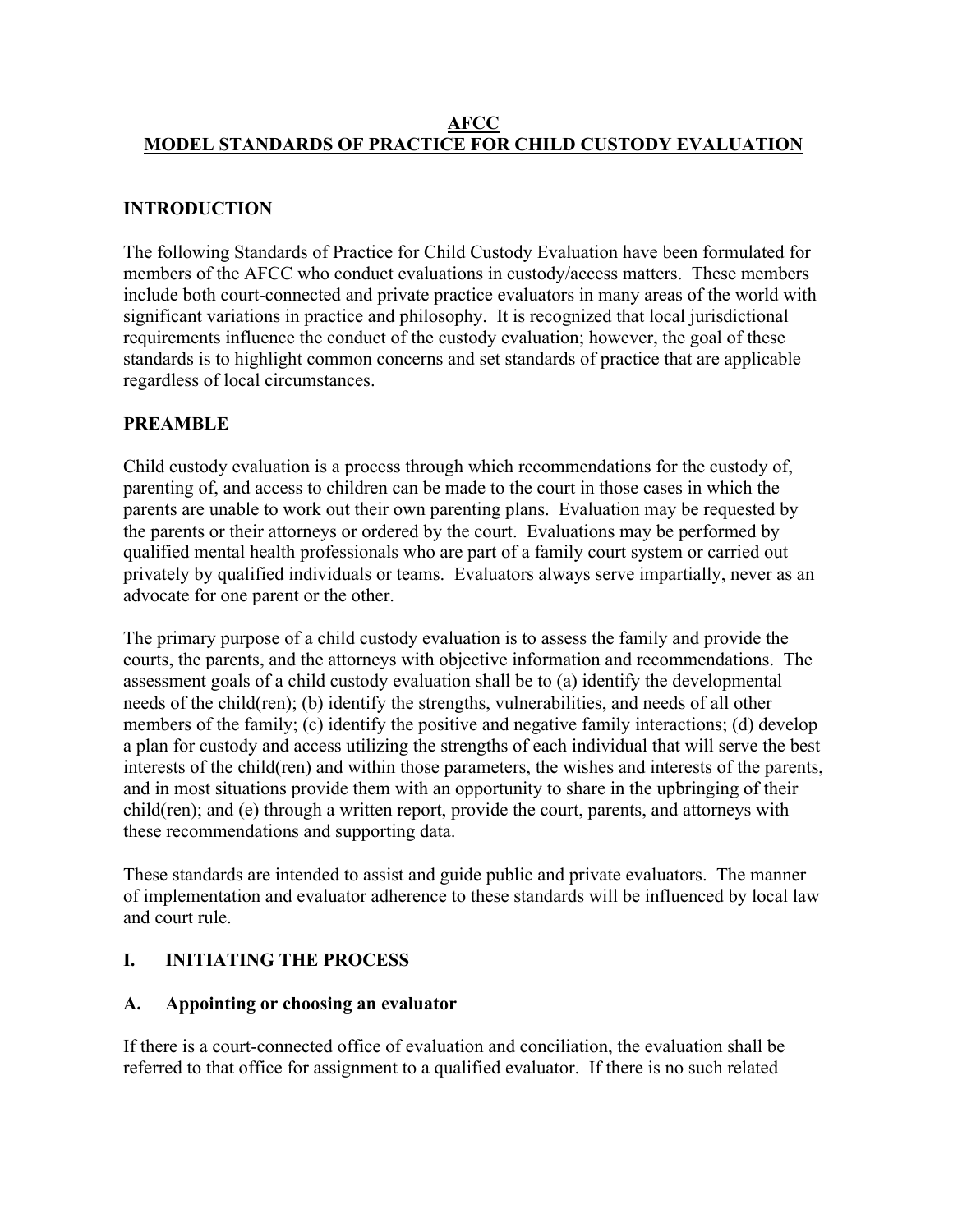office or if the evaluation is to be handled privately, the court shall appoint an evaluator or one must be agreed to by both parties and approved by the court.

Informed written consent of all parties must be obtained. Parties shall have the right to suspend or terminate an evaluation pending the consultation of an attorney regarding the advisability of continued participation if the evaluation is not court ordered.

#### **B. Arrangements with the parties**

- 1a. The evaluator shall clarify with all parties, perhaps at a joint meeting, the evaluation procedures, license and credentials of the evaluator or team, the costs (if the evaluation is private or if there is an agency fee), the mutual responsibilities of the evaluator and the parties, and the limits of confidentiality. The evaluator shall assure the parties and their attorneys that no prior relationship existed or exists between the evaluator and any of the parties.
- 1b. If some previous relationship exists, however insignificant, it should be raised at this point and discussed in order to assure each party that objectivity will not be compromised by any prior contact. A decision whether to proceed or not will be made at the conclusion of this discussion or following discussion between the parties and their attorneys.
- 2. During the orientation process, if preevaluation informational meetings are held, similar meetings shall be offered to all of the parents and potential caretakers and to all of their attorneys. Parties and/or their attorneys shall be free to ask questions. The evaluator shall provide information on any inherent bias(es) (e.g., joint custody, shared physical custody, mediation, lifestyle, and/or religion, etc.) that he or she holds, prior to the commencement of any evaluation.
- 3. Communication between the evaluator and the attorneys shall be conducted so as to avoid any question or ex parte communication. Communication of significant matters between evaluator and attorneys may be best accomplished by conference call or in writing with copies to both attorneys.

## **II. EVALUATOR STANDARDS**

#### **A. Education and training**

Custody evaluators shall have a minimum of a master's degree in a mental health field that includes formal education and training in child development, child and adult psychopathology, interviewing techniques, and family systems. In addition, by formal training or work experience, the evaluator should have a working understanding of the complexities of the divorce process, awareness of the legal issues in divorce in the evaluator's jurisdiction of practice, and an understanding of the many issues, legal, social, familial, and cultural involved in custody and visitation.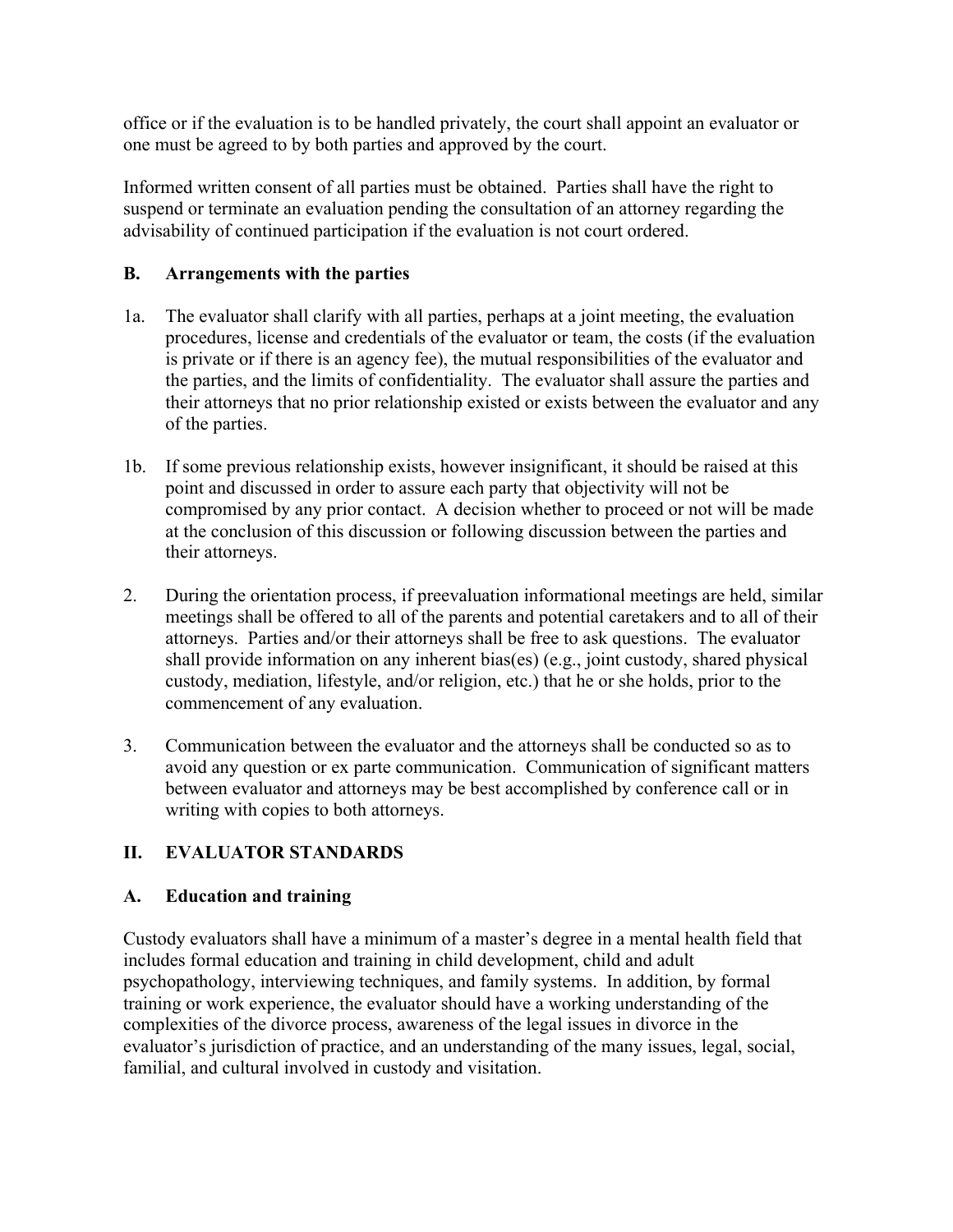#### **B. Supervision and consultation for the evaluator**

In addition, for evaluators in either public or private settings who have less than 2 years of experience conducting custody evaluations, it is recommended that ongoing supervision and consultation be available and utilized while the evaluator strengthens his or her skills.

## **C. Knowledge of statutes**

The evaluator shall be familiar with the statutes and case law governing child custody. These will vary from jurisdiction to jurisdiction, and the evaluator must be completely knowledgeable concerning the criteria for original determination of custody, criteria for change of custody, the use of custody evaluation, qualifications for custody evaluators, and the legal requirements of the custody evaluation process of the jurisdiction in which the evaluation is to be conducted.

### **D. Psychological testing**

If the evaluator is not licensed or certified to perform and interpret psychological testing, any psychological testing that is to be included as part of the custody evaluation must be referred to a licensed/certified psychologist who has the training and experience to understand the issues in custody evaluations.

## **III. EVALUATION PROCEDURES**

## **A. Evaluation elements**

The evaluator shall determine the scope of each evaluation, including who is to be included other than the litigants. In general, as diverse a number of procedures for data collection as possible and feasible to the specific evaluation is encouraged. These may include interviewing, observation, testing, use of collaterals, and home visits. It is important that the evaluator maintain a constant sense of balance, that is, obtaining similar types of information about each parent (when applicable) and spending similar amounts of time with each parent under similar circumstances.

## **B. Procedures during an evaluation**

Each evaluator or team may use different procedures relative to joint and/or individual interviews, the necessity of a home visit, and the circumstances in which the children are interviewed. It is desirable that all parties to a dispute, as well as any other significant caretakers, be evaluated by the same evaluator or team. In cases where domestic violence is an issue, joint interviews may not be advisable.

## **C. Evaluation in two separate jurisdictions**

In those cases in which the parents or caretakers reside in geographically separated jurisdictions, different evaluators may be necessary for the evaluations of each parent or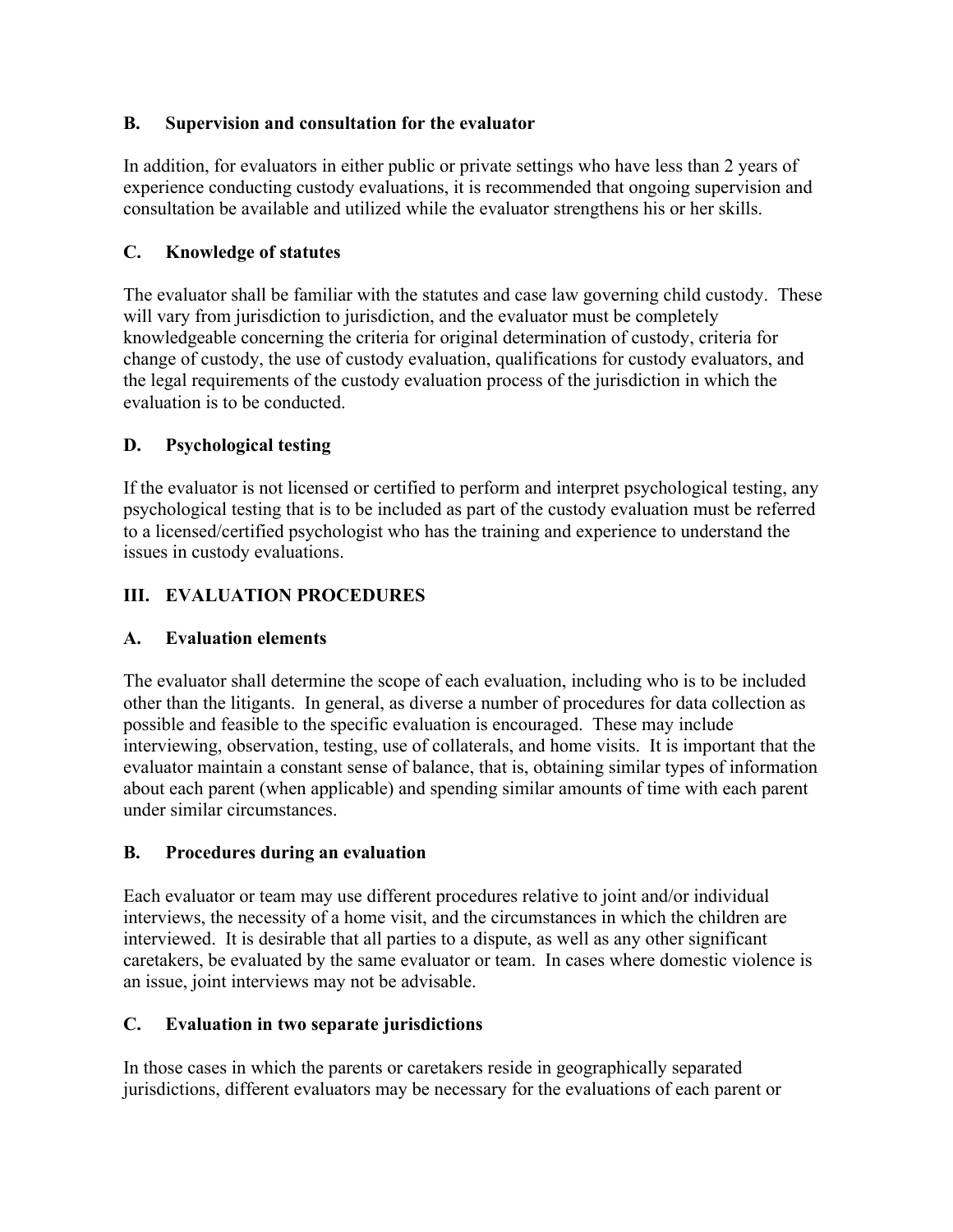caretaker. When such is the case, it is the responsibility of the requesting evaluator to be as specific as possible with the details and information requested from the courtesy evaluator, in order that the returning information is as near as possible to the quality and type of information that the requesting evaluator would have elicited. It is also the responsibility of the originating evaluator to help with the interpretation of the courtesy evaluation for the court. Where feasible, however, it is preferable for all parties to be interviewed by the same evaluator.

# **D. Interviewing and testing**

Each adult shall be evaluated individually, and comparable evaluation techniques shall be used with all of the significant adults. If special procedures, such as psychological testing, are used for general evaluative purposes of one parent or potential caretaker, that procedure or those procedures shall be used for all significant adults involved in the evaluation. However, if a special technique is used to address a specific issue raised about one of the significant adults, it may not be necessary to use that same technique on all other significant adults.

## **E. Procedures with child(ren)**

Each child shall be evaluated individually with procedures appropriate to the developmental level of the child. These procedures may include observation, verbal or play interview, and formal testing. It is not appropriate to ask children to choose between their parents because, in most families, children need good access to both parents following the divorce and should not be placed in the position of having to choose. Information about the child(ren)'s feelings, thoughts, and wishes about each parent can be obtained through techniques that will not be harmful and guilt inducing. The children shall be observed with each parent or potential caretaker in the office or home setting.

#### **F. Psychological testing**

- 1. Any psychological testing is to be conducted by a licensed/certified psychologist who adheres to the ethical standards of the jurisdiction in which he or she is licensed.
- 2. If testing is conducted with adults or children, it shall be done with knowledge of the limits of the testing and should be viewed only within the context of the information gained from clinical interviews and other available data. Conclusions should take into account the stresses associated with the divorce and the custody dispute.
- 3. If psychological test data are used as a significant factor in the final recommendations, the limitations of psychological testing in this regard should be outlined in the report.
- 4. The results of psychological testing shall be discussed with the significant adult participants in the evaluation, especially if the results indicate the need for psychological treatment or counseling. Whatever the outcome of the testing, of primary concern to the evaluator should be the parenting skills and abilities of the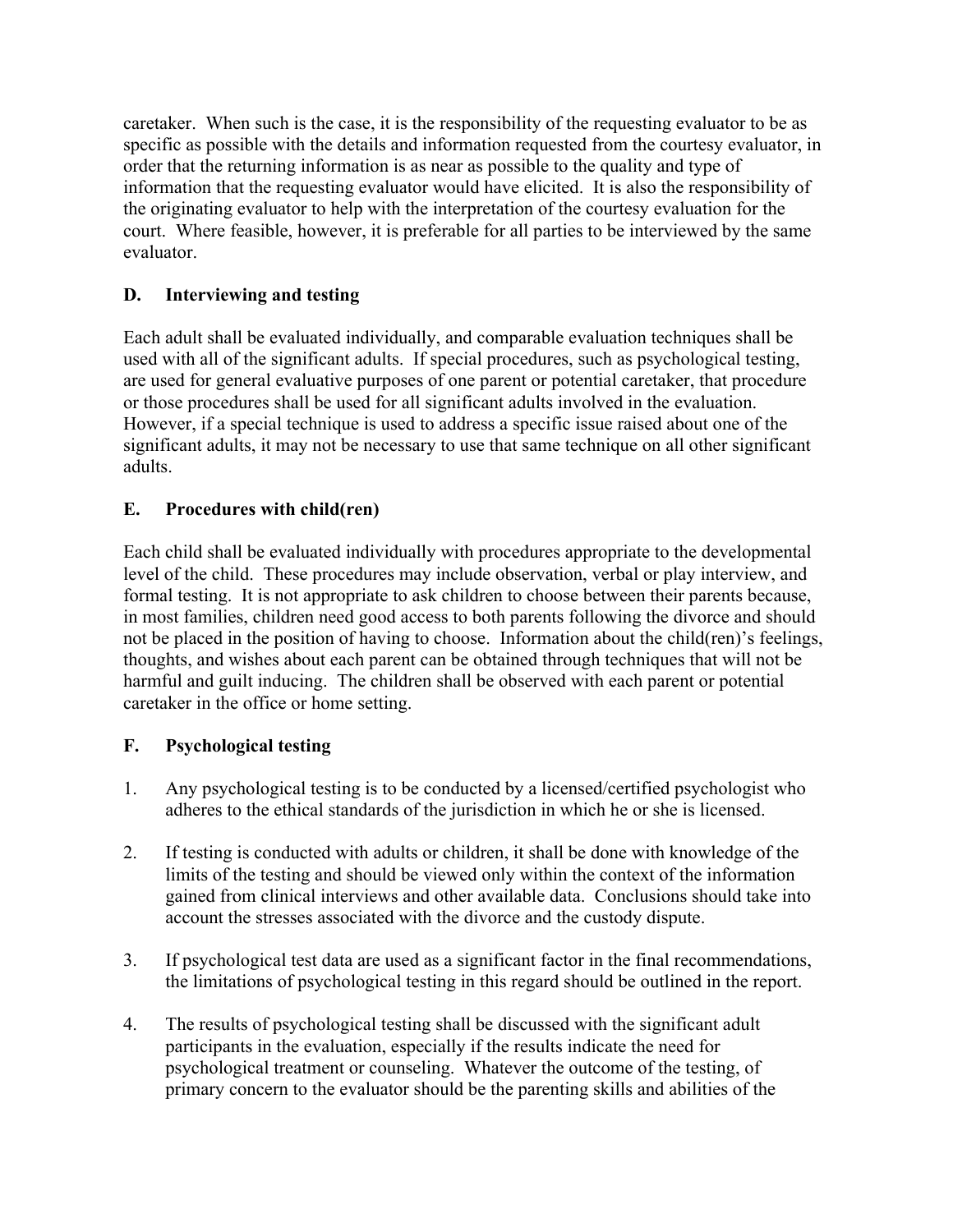individual parents. Diagnostic considerations shall be considered secondary to parenting and treatment considerations.

### **G. Collaterals**

- 1. Information from appropriate outside sources, such as pediatricians, therapists, teachers, health care providers, and day-care personnel, shall be obtained where such information is deemed necessary and related to the issues at hand. Prior to the seeking or gathering of such information releases signed by the parents shall be obtained; these releases shall specifically indicate the areas in which the information is sought and limit the use of this information to use by the evaluator in the preparation of the evaluation report.
- 2. Interviewing of family and/or friends shall be handled with great care given its potential for increasing divisiveness and resulting in harm to the children. It is possible, however, that family friends and neighbors may be able to present valuable information and/or leads to the evaluator. The use of such information shall be related to the circumstances of a particular evaluation, used only when the evaluator is convinced of its usefulness, and obtained in a manner that discourages conflict.

### **H. Home visits**

When home visits are made, they shall be made in similar ways to each parent's or potential caretaker's home. Care shall be exercised so that temporary inequality in housing conditions does not lead to bias on the part of the evaluator. Economic circumstance alone shall not be a determining factor in a custody evaluation.

## **I. Interpretive conferences**

The evaluator may hold an interpretive conference with each of the parties, either separately or conjointly. This is not a conference that attorneys need attend. The purpose of this conference is to discuss with each party the recommendations that are to be made and the rationale for each of these recommendations. It should be made clear to each party that these are the recommendations that are to be presented to the court in the evaluation report; acceptance and use by the court cannot be guaranteed.

## **IV. AREAS OF EVALUATION**

## **A. Quality of relationship between parent or caretaker and the child**

This shall include assessment of the strength and quality of the relationship, emotional closeness, perceptions of each other, and the ability of the parent or potential caretaker to support appropriate development in the child(ren) and to understand and respond to the child(ren)'s needs. The evaluator shall consider ethnic, cultural, lifestyle, and/or religious factors where relevant.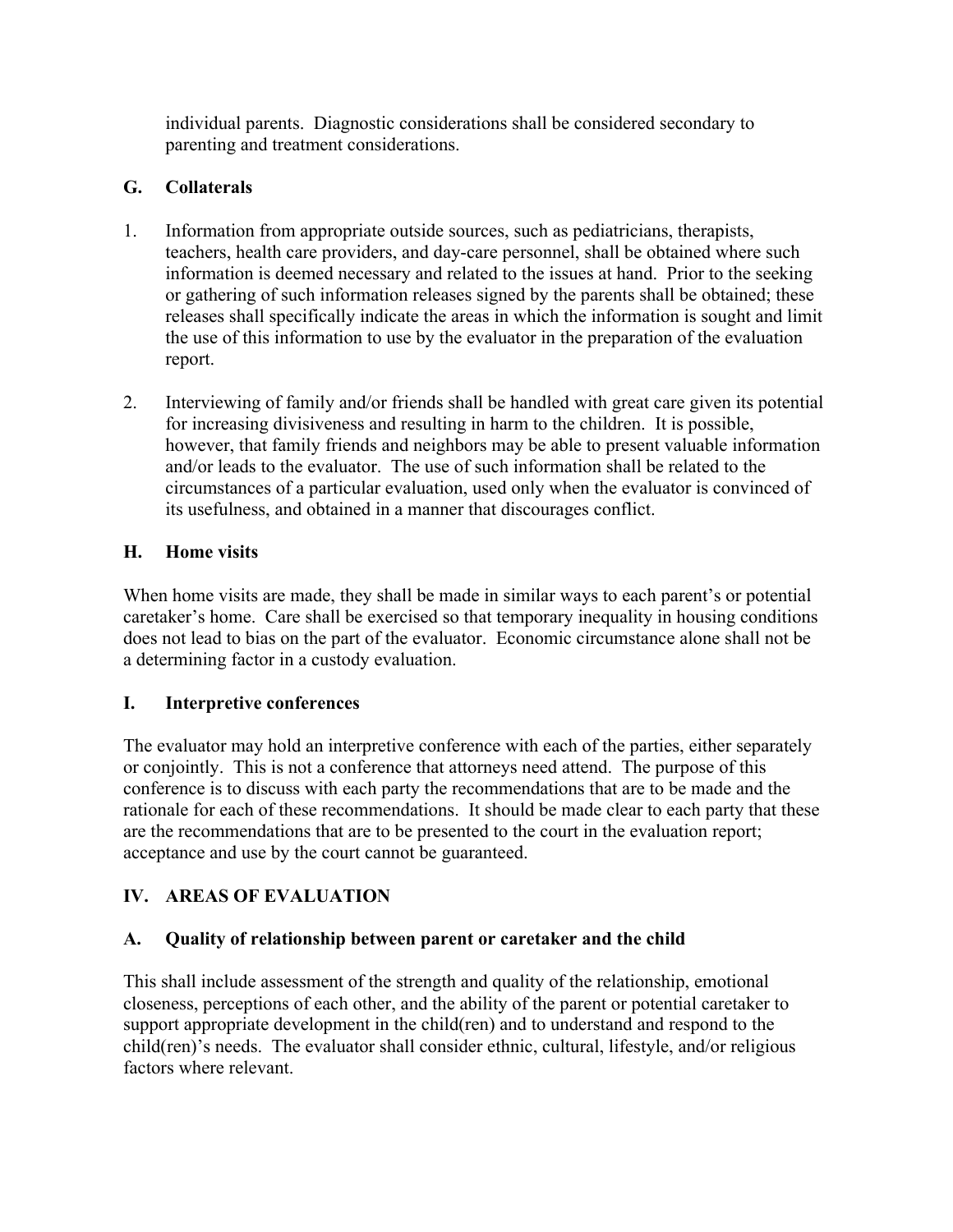#### **B. Quality of relationship between the contesting parents or potential caretakers**

This shall include assessment of each parent's or potential caretaker's ability to support the child(ren)'s relationship with the other parent and to communicate and cooperate with the other parent regarding the child(ren). The evaluator shall consider the relevancy of ethnic, cultural, lifestyle, and/or religious factors in assessing these relationships. Also, some consideration of the contribution of each parent to the marital and subsequent discord might be helpful in this regard.

# **C. Ability of each parent or caretaker to parent the child**

This shall include assessment of the parent's or potential caretaker's knowledge of the child(ren), knowledge of parenting techniques, awareness of what is normal development in children, ability to distinguish his or her own needs from the needs of the child(ren), and ability to respond empathically to the child(ren). The evaluator shall consider the relevancy of ethnic, cultural, lifestyle, and/or religious factors in assessing these relationships.

Also to be taken into account is the ability and/or willingness of the parent, who perhaps has not had the opportunity to learn these skills, to learn them, to demonstrate an interest in learning them, and to try to use them in whatever time he or she has with the child.

# **D. Psychological health of each parent or potential caretaker**

This shall include assessment of the parent's adaptation to the divorce, ability to develop relationships, ability to provide a stable home for the child(ren), ability to encourage development in the child(ren), and ability to support the child(ren)'s relationship with the other parent or caretaker. Assessment should also be made of factors that might affect parenting, such as alcohol or drug use, domestic violence, or a history of becoming involved in brief or harmful relationships.

# **E. Psychological health of each child**

This shall include assessment of special needs of each child, for example, health or developmental problems. It shall also include assessment of the child(ren)'s adjustment to school, friends, community, and extended family. Children shall not be asked to choose between parents. Their overt and covert wishes and fears about their relationships with their parents shall be considered but shall not be the sole basis for making a recommendation.

# **F. Patterns of domestic violence**

In cases in which domestic violence is alleged or a pattern of domestic violence exists and the evaluator, or evaluation team, does not possess expertise in this area, outside personnel with specialized training and experience in this area shall be consulted. In such cases the recommendation made by the evaluator, after consultation, shall take into consideration both the danger to the other parent or caretaker and the potential danger to and effect on the children.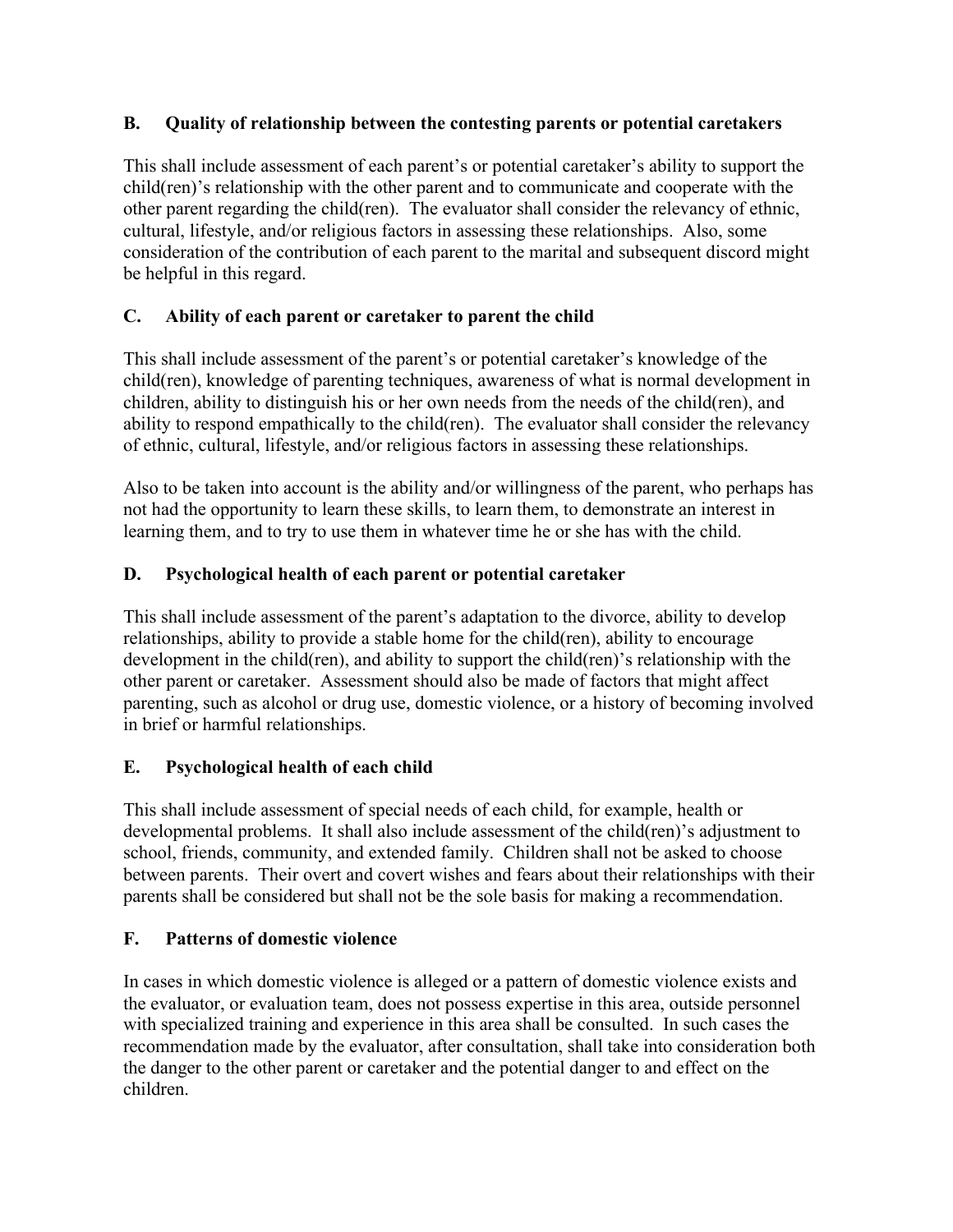## **V. THE EVALUATION REPORT**

### **A. Style**

The evaluation report shall be written clearly and without jargon so that it can be understood by the court, attorneys, and clients. It shall convey an attitude of understanding and empathy for all of the individuals involved, adults and children, and shall be written in a way that conveys respect for each individual.

#### **B. Contents**

In preparing reports, evaluators shall be aware that their own professional observations, opinions, recommendations, and conclusions must be distinguished from legal facts, opinions, and conclusions. The report shall include identifying information, reasons for the evaluation, procedures used, family history, evaluation of each child and each parent and caretaker, and evaluation of the relationships among parents and children and among the adults. Conclusions about the individuals and the relationships shall lead logically to the recommendations for custody, access, and visitation. It is helpful, and in some jurisdictions required, to spell out clearly how the data, the conclusions, and the recommendations are related to the statutory requirements.

#### **C. Distribution**

- 1. The evaluation report shall be distributed according to the rules established by each jurisdiction.
- 2. After the report has been distributed and considered, the court may order or it may be deemed wise for either or both parties to participate in therapy and/or counseling. The professional counselor/therapist may be an appropriate recipient of the report or that portion of the report relating to his or her client with approval of the court.

## **VI. ETHICAL PRINCIPLES**

#### **A. Ethical principles of professions**

Evaluators are to adhere to the ethical principles of their own professions above the needs of the parties, the attorneys, or the courts. When there is a conflict between these ethical principles and others' needs, the evaluator shall try to explain the conflict to the parties and the attorneys and shall try to find ways of continuing the evaluation that will minimize or remove the conflict. If that is not possible, the evaluator shall withdraw from the process, with notice to all parties and their attorneys in writing.

#### **B. Prior relationships**